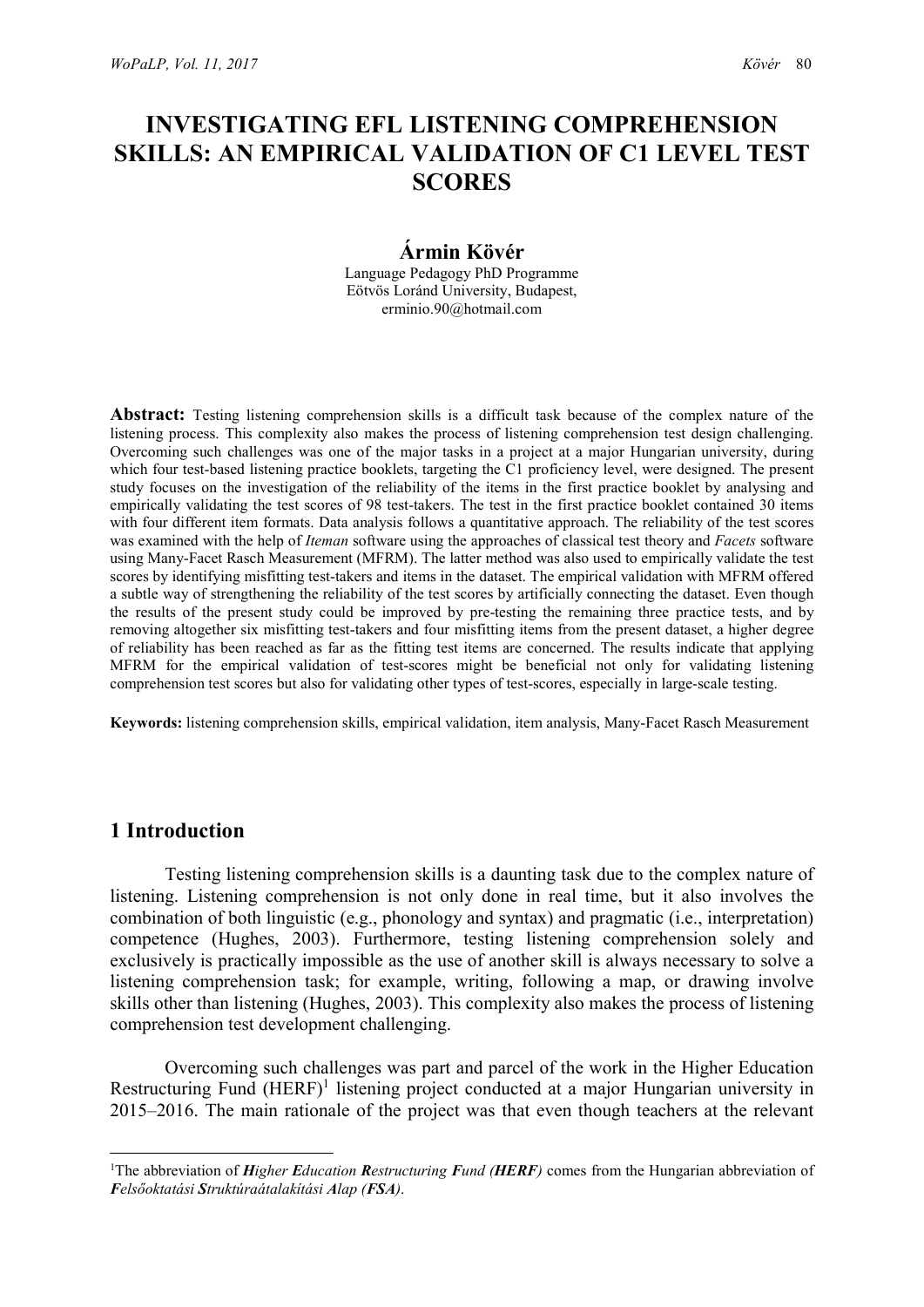department of the university claim to have been doing listening comprehension practice in their Language Practice classes, it is not obligatory for them to do so because neither of the two different proficiency examinations, at BA and MA level respectively, include listening papers. The primary reason for not having a listening component in the language proficiency examination is technical: it is simply not possible in any of the examination rooms available for the department to provide adequate sound quality. As practising listening comprehension skills is not a compulsory element of the course programme and such skills are not even tested in the proficiency examinations, tutors might exclude listening practice from their classes, and focus only on those aspects of language (e.g., use of English and speaking skills) which are tested in the examinations. This might have a negative effect on future English teachers' attitude towards teaching listening as those who graduated from the programme might also disregard the necessity and importance of practising listening comprehension skills in their own classes. Furthermore, test-takers generally achieve lower results on listening papers in comparison with reading papers in language examinations, even though this claim should be further justified with thorough analyses and comparisons between the two types of papers (Dávid, 2016).

To provide some justification for the research study it is important to mention that practising listening is essential in learning a foreign language, and it would be especially important for those students who are enrolled in the teacher training programme of this Hungarian university, because as prospective English language teachers, they should become good language user models in their own classrooms. The HERF project aimed to design listening comprehension tasks which can be used later on in the teacher training programme for developing students' listening skills by practising different listening tasks.

Four practice booklets entitled Test-based listening exercises for the MA Language Development for Teachers' courses (Dávid, Király, Kövér, Mák & Matuz, 2016) have been compiled; they were released in March, 2016. For the sake of convenience, the title of the booklets is abbreviated to TBLE (i.e., Test-Based Listening Exercises) in the present study. Even though the TBLE booklets (Dávid et al., 2016) were designed for practising only, this does not mean they do not need to undergo the necessary reliability analyses and validation processes (Fulcher & Davidson, 2007). Practice booklets should represent approximately the same difficulty in terms of their tasks as the ones test-takers are likely to encounter in an examination. This is also the main idea behind the attempt to link the TBLE booklets (Dávid et al., 2016) to the Common European Framework of Reference (henceforward: CEFR) (Council of Europe, 2001) proficiency levels. Connecting the practice booklets to such internationally standardised levels can strengthen the validity of the decisions made on the basis of the test scores. Due to financial and time constraints, the tasks of only one practice booklet, namely, TBLE Test No. 1, have been pretested so far, and thus the process of this pilot testing with corresponding attempts at empirical score validation is in the primary focus of the present paper.

### 2 Important issues in language test validation

#### 2.1 TBLE specifications

In the process of the test design it was important to define the constructs, which would enable one to formulate hypotheses about the relationships between different variables of the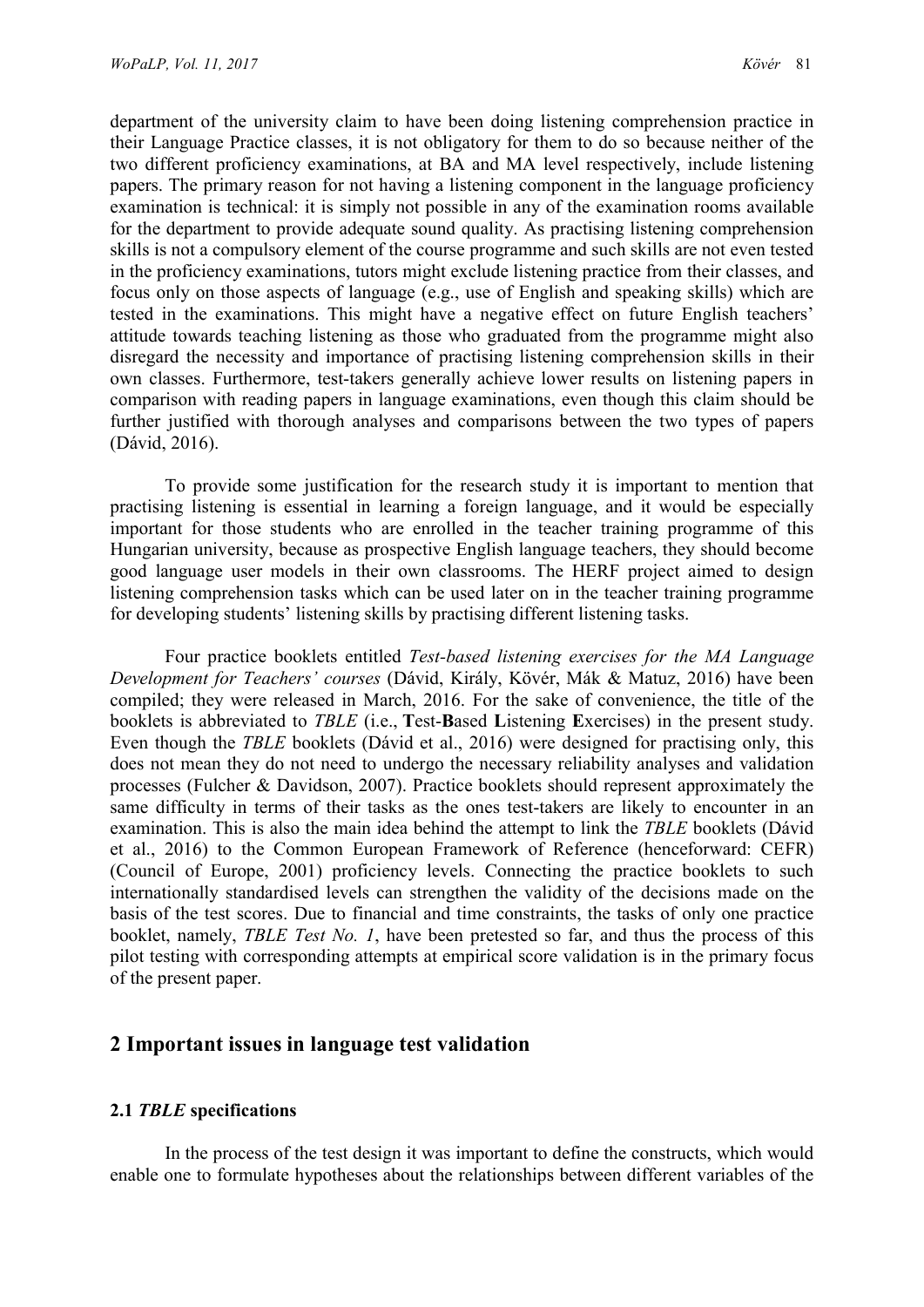nomological network and to create the test specifications. A nomological network is one way of addressing validity questions as it investigates a theory on the basis of the relationship between the constructs (e.g., fluency) and the observable variables (e.g., number of unfilled pauses) (Fulcher & Davidson, 2007). In terms of testing listening comprehension skills, different problems might arise in connection with the constructs. For example, it is possible that the different listening comprehension processes test-takers do in real life might be inadequately represented in the test (Dávid, 2016); in other words, the test constructs are underrepresented (Messick, 1995). However, the opposite can also happen; that is, test-takers have to do tasks which have no connection with real-life listening comprehension activities or are not relevant at a certain proficiency level (Dávid, 2016).

Testing listening comprehension skills is made difficult by the complex nature of the listening construct. Listening comprehension not only requires the identification of phonemic units (i.e., phonemes) but also requires language users to understand the social and pragmatic meanings of verbal communication (Rost, 1990). Depicting the processes of listening comprehension has always been within the scope of applied linguistics research. One of the earliest studies discussing the construct of listening offered a framework with a four-stage procedure (Clark & Clark, 1977). Within this framework speech is first attached to phonological representations in the working memory of the listener, and then these phonological representations are built into constituents. On the basis of these constituents, the listener creates the propositional meanings of the speech and by forgetting the wording of the constituents the listener will only remember the meaning of the utterance. This framework was criticised because it disregards the context in which verbal communication is created. Another approach was proposed by Demyankov (1983) who took into consideration both the linguistic framework of language and the locutionary force of the utterances. Still, this approach was criticised because of its highly theoretical nature which does not take real-time speech comprehension into account. In Richards's (1983) taxonomy, the process of listening comprehension is divided into micro-skills (e.g., recognising stress patterns and word boundaries) but it is not clearly explained how these micro-skills are organised in a systematic hierarchy (Dunkel, Henning, & Chaudron, 1993).

Besides construct-related problems, there are also process-related problems, which might impede the performance of test-takers. The process-related elements are non-language specific and they also play an important role in succeeding at an examination. The earliest indication of awareness of these non-language specific elements can be defined as the "abilit[ies] for use" (Hymes, 1972, p.282). The process-related elements also contain different individual variables, such as, learners' beliefs (Ryan & Mercer, 2012), self-efficacy (Mills, 2014) and anxiety (Dusek, 1980; McNamara, 1996). In addition to this, test-takers' schemata (Widdowson, 1983) and their different cultural backgrounds (Cortazzi & Jin, 1996) can also play a crucial role in doing well on a language test. The process-related category also includes the different test method facets (Bachman, 1990) among which one of the most important for task design is the task format (e.g., multiple choice, short-answer, gap-fill etc.) because the items serve as the basis for collecting evidence (Fulcher & Davidson, 2007) about test-takers' language competence.

In the test design phase, both construct-related and process-related issues have been taken into consideration, in align with the fact that the listening practice booklets were designed to target the C1 (i.e., effective operational proficiency) proficiency level of the CEFR. Such a proficiency level should be the minimum requirement for future English language teachers. In order to specify what listening comprehension abilities should be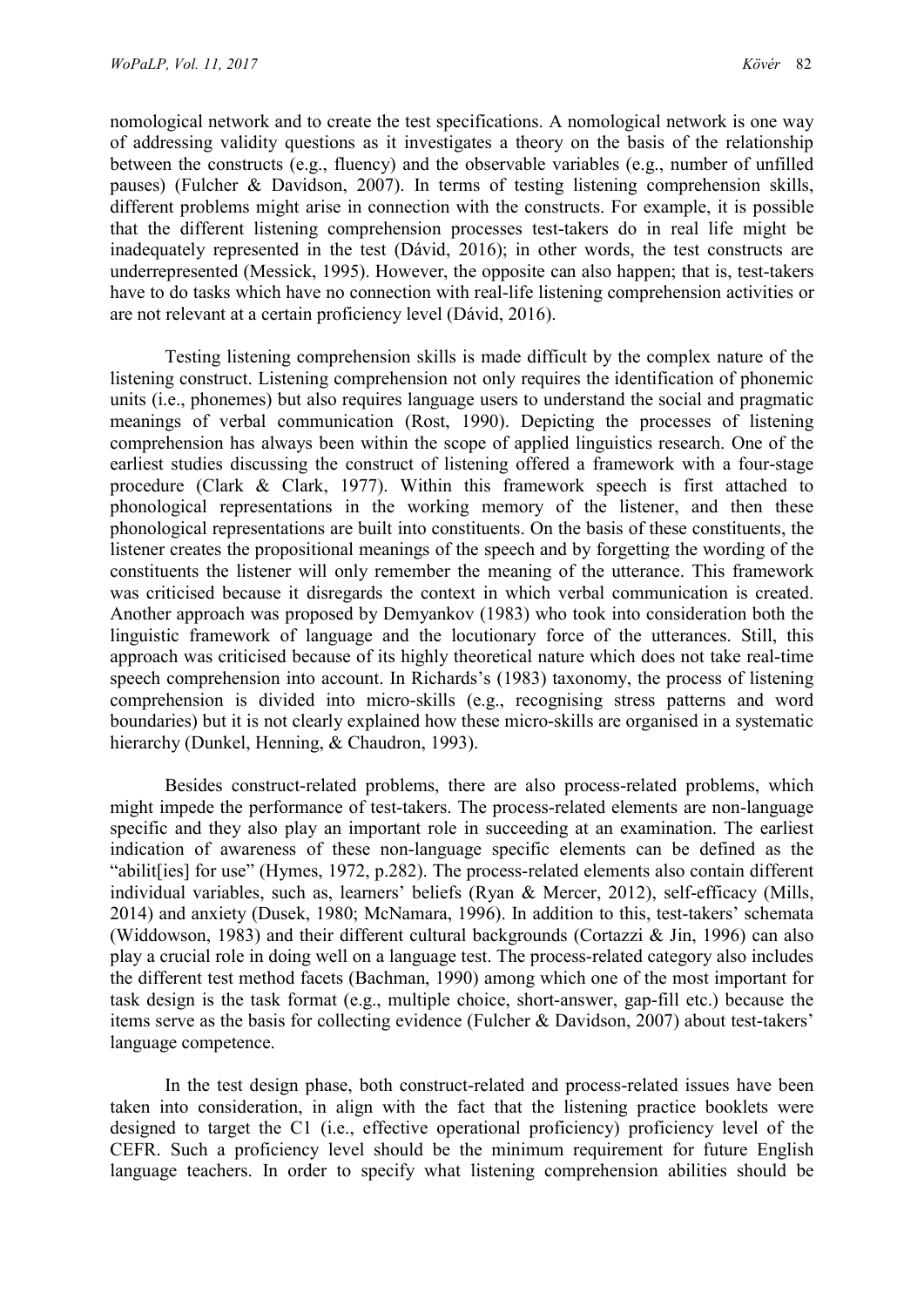expected from the test-takers at C1 level, the test developers consulted the CEFR (Council of Europe, 2001) for the appropriate descriptors when defining the constructs. These abilities include the categories as follows: "listening for gist, listening for specific information, listening for detailed understanding [and] listening for implications" (Council of Europe, 2001, p.65). For the test specifications, however, further characteristics, namely the text types of the recordings, the speakers' intonation and their accents and the speed of speech, also had to be defined (see section 3.2.1) as these characteristics of speech were not clearly defined in the CEFR or were not defined at all.

The complex nature of the listening comprehension skills can only be investigated through complex decisions in the test design phase, accounting for a large amount of different variables. However, taking into consideration all the different variables can bring the testing methods close to the constructs, which may threaten the reliability of the scores and the validity of their interpretations (Bachman & Palmer, 1996).

#### 2.2 Validation of test score interpretations

In order for prospective English language teachers to become good language user models in their own classroom, they have to have a good command of the English language in terms of both the productive and the receptive skills. It is proposed that one of the receptive skills, namely, listening comprehension should be tested in the future at the department of the university under scrutiny here. Therefore, decisions on, for example, whether someone is able to be a good language user model in the classroom based on his/her receptive skills, have to be valid. As a result, the validation of test score interpretations is an essential process in language test development. In the early years of language testing, the idea of bringing testing methods close to the test constructs was welcome, and in fact, it is difficult to separate one from the other (Bachman & Palmer, 1982). However, language testing should be more interested in the constructs than the methods and the two should be clearly separated. This idea originates from an epistemological tradition; that is, that language competence is invisible and it requires tools to make it visible. However, when it is finally shown, the tools affect the results. According to Messick's (1989) definition of construct validity, it is important that the test results should mirror what one would like to measure with the test itself. People responsible for a language test, however, should not only be able to answer the question of what is actually being measured with the test but should also discount rival interpretations of test scores (Messick, 1989). Measurement can always be criticised, thus the meaning of test scores should always be explained and test developers should be prepared for different interpretations of the same test score.

Score interpretation is a major task in language testing because on the basis of the scores different decisions are made, and the poor reliability of scores can lead to false consequences. Kane (2004) offers two different phases for score interpretation. The first is called interpretive argument: it tends to be overly optimistic and is not necessarily academic enough. With such an argument the researcher would like to answer the question "What does all this mean?" and s/he really would like to prove his/her argument, thus this type of argument includes a certain degree of confirmationist bias as well. The argument includes the test scores and other evidence confirming the intended interpretation. The second argument is called the validity argument, which is defeasible and in which the researcher attempts to answer the question of "What should I make of this all?" This type of argument is more open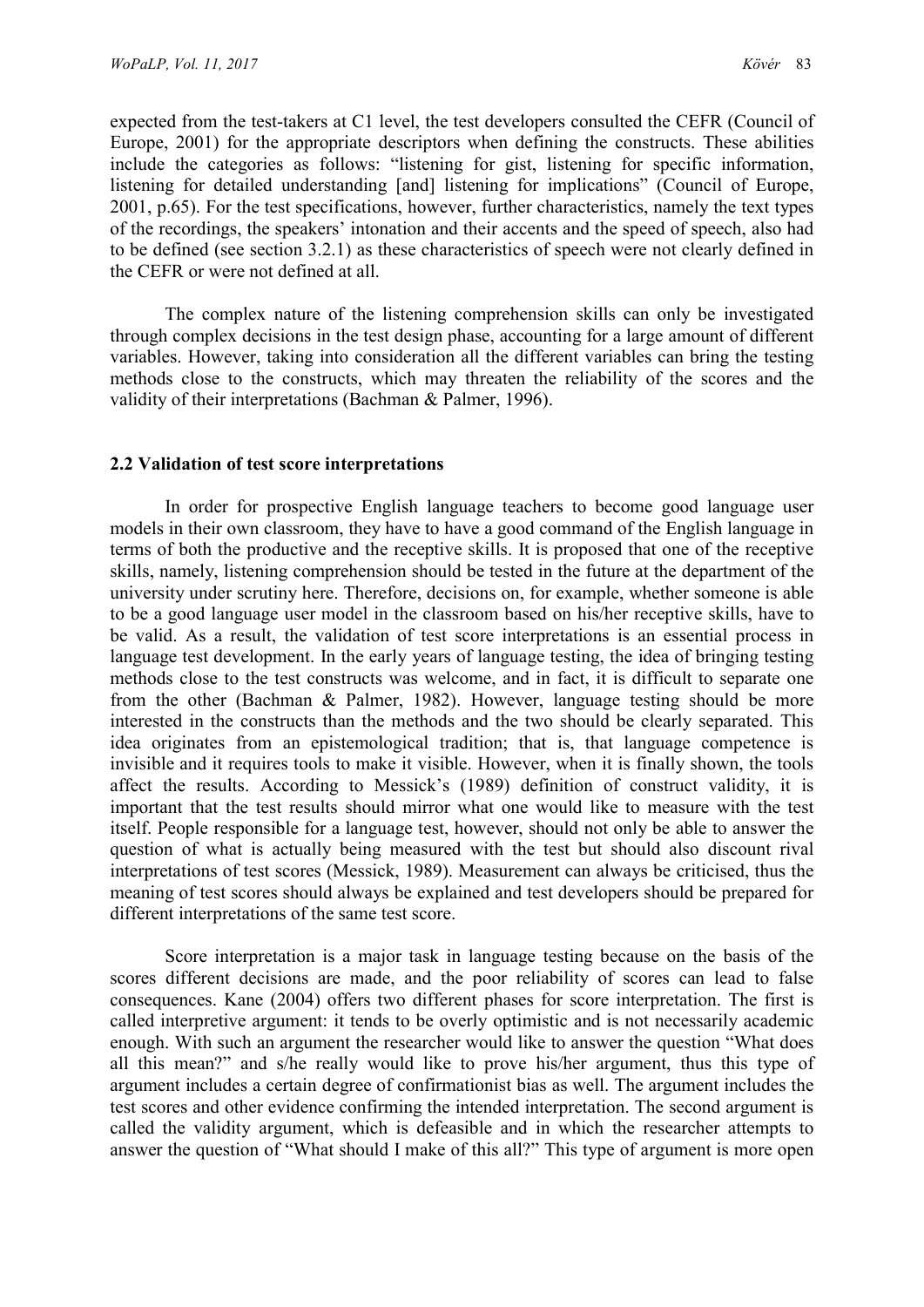in terms of including not only one but several plausible interpretations, and not only on the part of the researcher but also on that of the different stakeholders.

Such arguments should also be prepared for possible questions targeting the values of the listening test scores. In order for such arguments to be made, however, several steps of the validation process should be applied. Kane (2004) discusses five inferences with the help of which the arguments can be either verified or falsified. The first step is concerned with the evaluation of observed performance (i.e., the observed scores); that is, the score should be accurate (i.e., reliable). In the second step, the observed score should be generalised to the test domain. Both of these steps require statistical analyses, for instance, IRT (item response theory). The third step includes the extrapolation from the test domain to the Knowledge, Scale and Judgements (KSJ) domain (Kane, 2004). In other words, the test is compared with the specification. In case of the TBLE booklets (Dávid et al., 2016) the primary specification is the CEFR because it is the CEFR that demonstrates general guidelines to describe foreign language competence at particular language proficiency levels. The fourth step contains the extrapolation from the KSJ domain to the real-life domain, or as Baker (1989) describes it, the strength of the relationship between the test performance and the criterion performance should be investigated. In other words, the question is whether test-takers' performance on the test has a strong or a weak connection with what test-takers should do in real-life situations in the target language. The fifth step involves the determination of the passing score and answering the question of what minimum performance is required on the test for the test-taker to be successful in the particular proficiency level.

#### 2.3 Alignment with the CEFR

Since 2007, the Ministry of Human Resources (successor to the Hungarian Ministry of Education) has required language examination boards to formally link their language examinations with the CEFR (Council of Europe, 2001). Even though the CEFR is descriptive in the nature of its descriptors, with this practice such band descriptors might become prescriptive from the perspective of language learners. This whole practice may have some negative washback effect on both language learning and teaching. For example, some descriptors may suggest that language learners should have abilities they do not possess even in their mother tongue. If someone does not like giving speeches or lectures in their mother tongue, most probably they will be also reluctant to give speeches or lectures in the foreign language. Not being able to meet the requirements, however, may lead to language learners' demotivation as far as the learning process is concerned.

Therefore, the wording of the band descriptors may lead to false interpretations on the part of the test-takers regarding the language abilities they have to demonstrate. Still, the practice of linking the examinations to the CEFR is the only possible way to create a formal relationship between the CEFR proficiency levels and the actual language examination. Since the university in question also plans to create high standards and some in-house guidelines for a future listening examination, which is planned to be part of the language proficiency examination in the teacher training program, it is essential to align the TBLE practice booklets (Dávid et al., 2016) with the CEFR. The Council of Europe (2003) also published a handbook on how to connect language examinations to the CEFR, with a detailed list of the steps to be taken. Due to its complexity, this process exceeds the scope of the present study. Here only the initial step of the validation process from Kane's (2004) design has been completed so far, namely the evaluation of observed performance, with the pre-testing of TBLE Test No. 1. This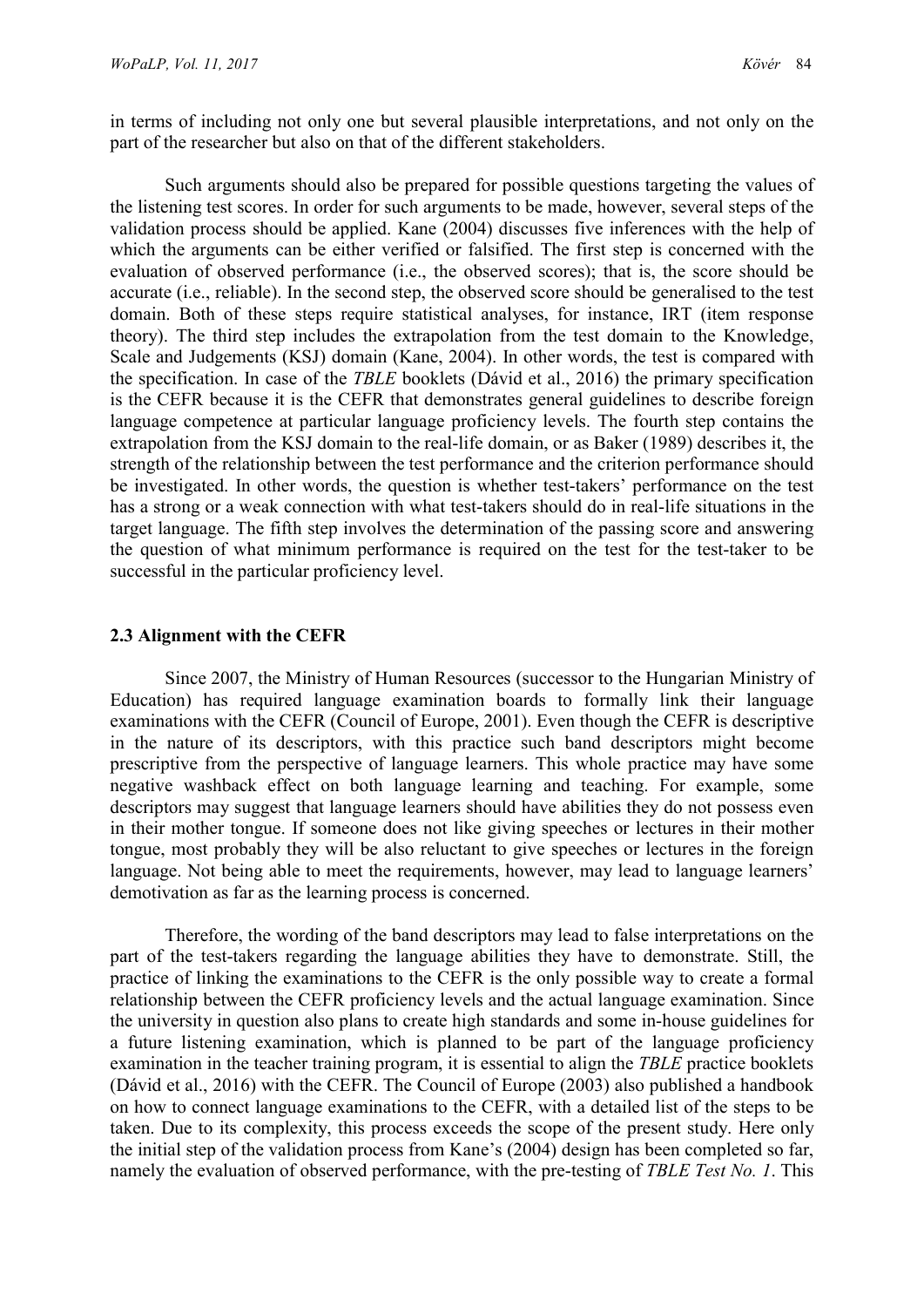first step of the validation process requires the reliability analysis of the test scores, which can be conducted both with classical item analysis and IRT (item-response theory), such as Manyfacet Rasch Measurement (MFRM) (Linacre, 2013). Compared to classical item analysis, MFRM can offer more options for investigating the dataset, thus it might be more appropriate for the reliability analysis and the empirical validation of the test scores. Therefore, the present study seeks answers to the following research questions:

- 1. Do the items of TBLE Test No. 1 measure teacher trainees' English language competence accurately?
- 2. Can the Many-facet Rasch Measurement be applied to validate the test scores of TBLE Test No. 1 empirically?

# 3 Methods

Kane (2004) listed five steps of the validation process. While the TBLE will undergo all of these, the present study only demonstrates step 1, that is, the evaluation of the observed performances. Table 1 shows how the current research project needs to be further developed following Kane's (2004) suggested process in the future and what the focus of the present paper is in the whole process of validation.

| <b>Steps</b> | <b>Kane (2004)</b>                                                                         | <b>TBLE Project</b>                                                                                                                                                                                  |  |  |  |
|--------------|--------------------------------------------------------------------------------------------|------------------------------------------------------------------------------------------------------------------------------------------------------------------------------------------------------|--|--|--|
| 1.           | observed<br>Evaluation<br>of<br>performance                                                | Reliability analyses: classical/ Rasch response validity, empirical<br>validation of the items and candidates: excluding misfitting items<br>and/or candidates and subsequent re-analysis of dataset |  |  |  |
| 2.           | Generalization of observed score<br>to test domain                                         | All the TBLE tests; Anchoring, IRT (Rasch, Many-Facet Rasch<br>Measurement)                                                                                                                          |  |  |  |
| 3.           | Extrapolation of test domain to<br>(knowledge, skills)<br>KSJ<br>and<br>judgements) domain | Aligning the tests with the CEFR (2001) Content validation,<br>stakeholders' judgements, "test users"                                                                                                |  |  |  |
| 4.           | Extrapolation of KSJ domain to<br>practice (Target Language Use,<br>real life) domain      | Summary of stakeholders' judgements; (Statistical summary)                                                                                                                                           |  |  |  |
| 5.           | Decision (validation of passing<br>score)                                                  | Expert judgement                                                                                                                                                                                     |  |  |  |

Table 1. The whole validation process of the TBLE practice booklets – The focus of the present paper is marked in light grey.

# 3.1 Participants and setting

The aim of the present research is to examine the reliability of the items of the first TBLE practice booklet with the help of the data that emerged in the pre-testing phase. This phase of the test design process is essential for a thorough analysis of test items (Fulcher & Davidson, 2007). The data analysed in this paper is from March and October 2016. The participants of the study were all first-year university students. Altogether 98 participants took part in the pre-testing phase; 64 students were enrolled in the so-called 'Undivided Teacher Training Master Program' (i.e., a 5- and 6-year teacher training MA programme, training language teachers for primary and secondary schools respectively), 29 students were English majors at BA level, 3 students were English minor students at BA level, 1 student was an MA in Translation major, and there was also 1 Erasmus student. With the exception of the Erasmus student all the participants were Hungarian. As the test would eventually be used to test the listening skills of teacher trainees at their proficiency exam it might have been better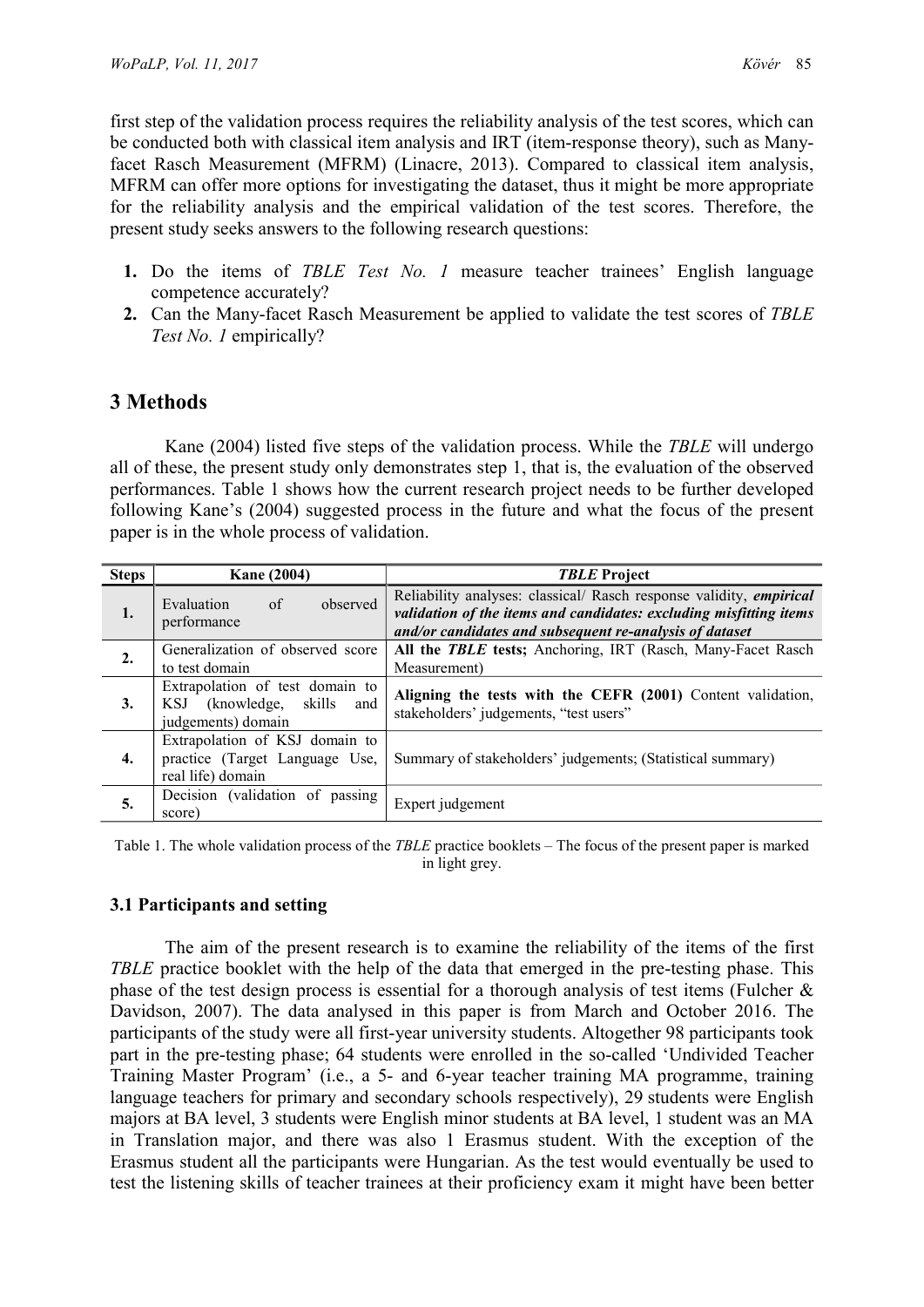to collect data exclusively from teacher trainees. However, with the recent change in the national teacher training system, the so called 'Undivided Teacher Training Master Programme' was reintroduced only a few years ago, therefore, there are no students available yet in this programme who could be considered to be the appropriate target group (i.e., students who have completed their language training) for the present research. As the programme for the previous teacher training system (i.e., the Bologna type MA in ELT) is being phased out, the number of students in this old programme is very limited and these students have also already completed their language training courses. In fact, many of them have already passed the current language proficiency test. Therefore, because of the limited number of students, the data for this study was collected from the first-year English major BA students and first-year English teacher trainees primarily. Since students are in mixed groups; that is to say, there could be students from different programmes in the very same class, the present dataset is very heterogeneous. However, as participants were chosen through snowball sampling, the collected data is worthy of interest with 64 students enrolled in the new teacher training programme. It is also worth mentioning that this sample only seems to be heterogeneous but as the curriculum for the first-year English major BA students and for the first-year English teacher trainees is the same, the sample was still worth investigating for measurement purposes. The data collection happened in small-size classrooms due to issues of technical feasibility, and all the windows and doors were closed to ensure the best possible acoustic qualities of the rooms. The listening test was played from a CD player.

#### 3.2 Methods of data collection

The data were collected during regular university class time (i.e., 90-minute-long classes), which was necessary because the duration of the listening test was 50 minutes. Taking part in the pilot testing was voluntary and anonymous; participants were given a code. During the data collection both the researcher and the class tutor were present.

#### 3.2.1 Instrument

The instrument was the first *TBLE* test out of the four practice tests (Dávid et al., 2016). The whole test lasted 50 minutes and included four tasks (see a sample task in Appendix A). Two of the recordings were monologues (see a sample transcript in Appendix B), while the other two were dialogues. Regarding the text types of the recordings, Buck's (2001) distinction between oral texts and literate texts has been applied. As a consequence, following Buck's (2001) categorisation, two text types were included: texts with original oral/aural medium (e.g., a conversation) and texts with original written medium but transformed to the oral/aural medium (e.g., a speech).

The importance of range (Council of Europe, 2001), not only in terms of text types but also in terms of speakers, was also emphasised in the test tasks. The speakers' intonation and their accents (i.e., the variety of accents) were carefully selected. As far as the speakers and their accents are concerned, decisions were made in connection with the speed of speech. For some of the tasks, fast speech was chosen (Buck, 2001). The speed of speech at the same time relates to the memory load of test-takers, thus the amount of memory load which should be tolerated by test-takers at level C1 was also defined (Buck, 2001; Chafe, 1985).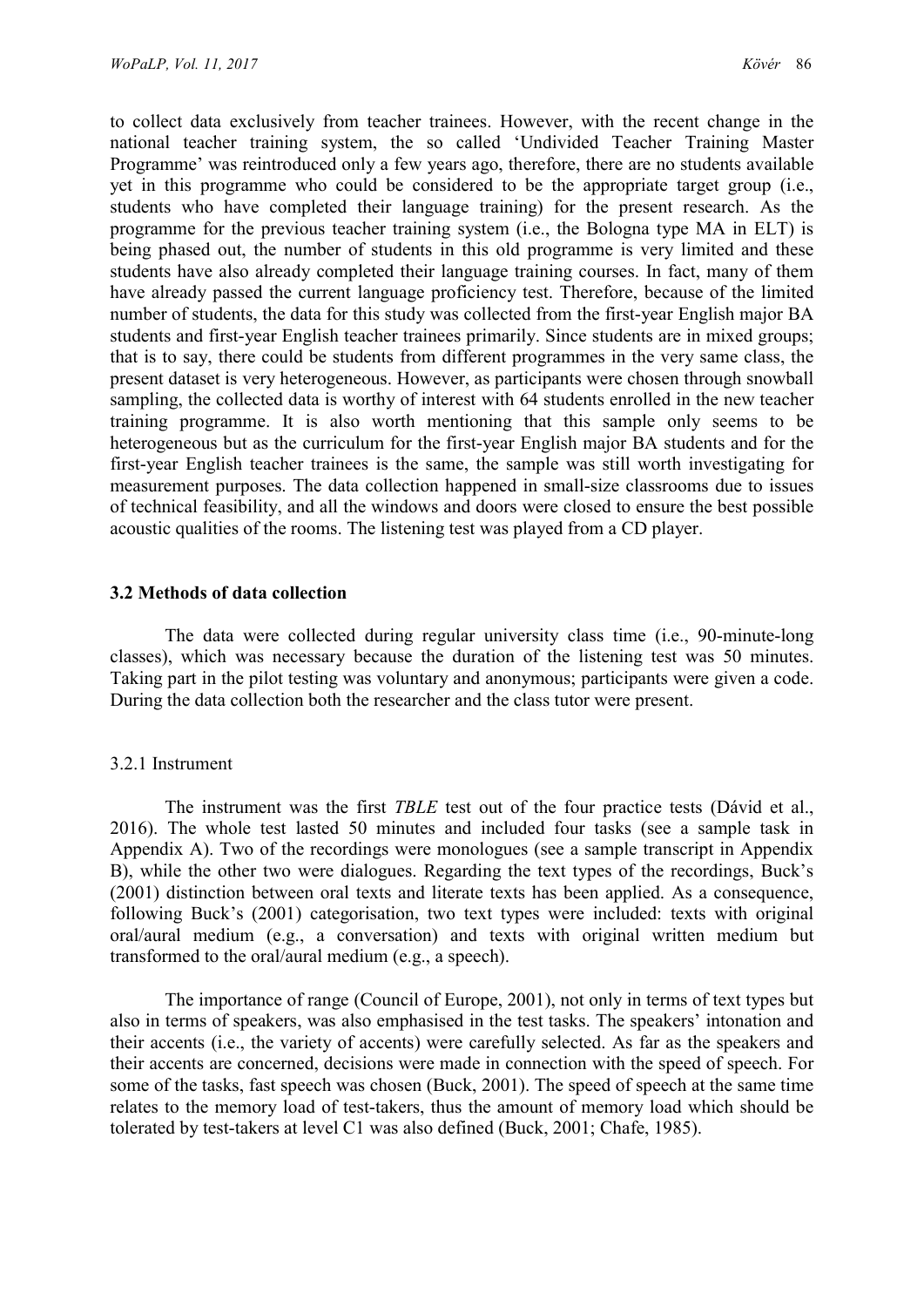The test contained 30 items with four different item formats, namely, 8 gap-filling items (i.e., completing the gaps with two words), 6 multiple choice type-1 items (i.e., A-B-C type of multiple choice), 9 short answer items and 7 multiple choice type-2 items (i.e., A-B-AB type of multiple choice). The gap-fill and short answer formats were chosen to initiate productive performance on the part of the test-takers by making them write words and phrases in the gaps and to compensate for the multiple choice type of answers which entail less productive test-taker performance. Still, using the multiple choice type of tasks was also necessary in order not to make the whole test monotonous in terms of task types. All the recordings with the necessary pauses and instructions were recorded on CD and all the recordings were played twice. Once the CD started it was not allowed to be stopped.

#### 3.2.2 Procedures

Test-takers were told that their results on the test would not affect their final course grade. Still, participants were asked to take their tasks as seriously as if it was a real test. In order to ensure the quality of the collected data (Fulcher & Davidson, 2007), it was essential on the part of the test-takers to take their tasks as seriously in the pre-testing phase, as they would do on a real test.

#### 3.3 Methods of data analysis

Data analysis follows a quantitative approach. The dataset was analysed with *Iteman* computer software (Assessment Systems Corporation, 1988) using the approaches of classical test theory and Facets software (Linacre, 2014) using the Many-Facet Rasch Measurement (MFRM) approach which means that the software observes different variables, namely, construct relevant and construct irrelevant variables (Bond & Fox, 2001). The Many-Facet Rasch Measurement (MFRM) approach refers to the multiple dimensions in which the different variables are scrutinized; unlike the software called Bigsteps, which is also able to work with several variables but only in one dimension. In the case of the TBLE practice test (Dávid et al., 2016) these variables can be, for example, the person's ability and the item difficulty. With the help of the statistical analyses conducted by these computer programmes, the present research attempts to investigate the reliability of the items in TBLE Test No. 1 and empirically validate the test scores.

# 4 Results and Discussion

#### 4.1 Classical item analysis

The collected data were analysed with software-assisted measurements, one of which was the computer programme *Iteman* (Assessment Systems Corporation, 1988). It uses the approaches of classical test theory and provides the test designers with valuable evidence about the quality of the test items. Even though the test as a whole measures relatively reliably on the basis of the Cronbach's alpha value of 0.78, there are two items which appeared to be problematic in the classical item analysis.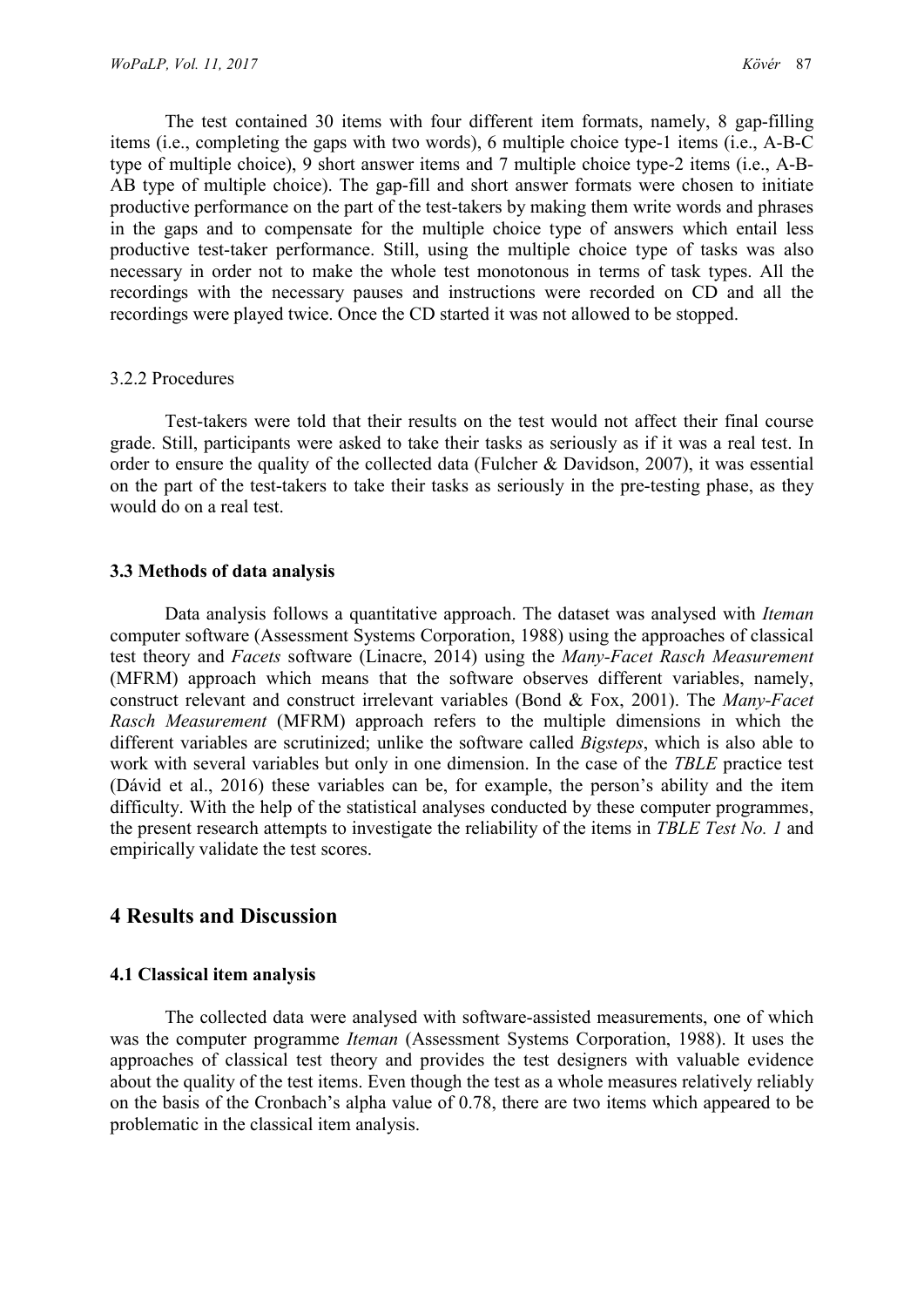The item which was not flagged by Iteman but indeed is an item with some shortcomings is item #1. The item is part of the gap filling task, which means that the testtaker either answered it correctly, or incorrectly, or the gap was left unanswered (i.e., alternatives: 1, 2 and 'other'). The problem with this item is that all the test-takers managed to answer it correctly. Looking at the figures in Table 2, it can be seen that the first alternative, which indicates that the answer for the item was correct, has the proposition endorsing value of 1.00. This figure indicates that 100% of the respondents answered the item correctly; therefore, all the other alternatives, namely, the answer for the item was incorrect (i.e., alternative '2') and the item was left unanswered (i.e., alternative 'other') has the value of 0.00. Since this is the case, all the point-biserial correlations have the value of  $-9.00$ .

|             |                      |                         | <b>Item Statistics</b> |                          | <b>Alternative Statistics</b> |                                      |                 |                          |            |
|-------------|----------------------|-------------------------|------------------------|--------------------------|-------------------------------|--------------------------------------|-----------------|--------------------------|------------|
| Seq.<br>No. | Scale<br><b>Item</b> | Proportional<br>Correct | <b>Biserial</b>        | Point<br><b>Biserial</b> | <b>Alternatives</b>           | <b>Proportional</b><br>  Endorsement | <b>Biserial</b> | Point<br><b>Biserial</b> | <b>Kev</b> |
|             | 1-1                  | 1.000                   | $-9,000$               | $-9.000$                 |                               | 1.000                                | $-9.000$        | $-9.000$                 | $\ast$     |
|             |                      |                         |                        |                          |                               | 0.000                                | $-9.000$        | $-9.000$                 |            |
|             |                      |                         |                        |                          | Other                         | 0.000                                | $-9.000$        | $-9.000$                 |            |

Table 2. Item #1 analysis with Iteman

Note. Proportional correct indicates what percentage of the candidates answered the item in question correctly. Biserial correlation is similar to point biserial correlation. It compares two scores for the same person (i.e., the score on the test as a whole and the score on the particular item). Point biserial correlation measures the reliability of the items. The basic assumption is that those students who score better on a test as a whole are more likely to answer the item in question correctly. Proportional endorsement indicates what percentage of candidates chose the particular alternative to be the correct answer.

From a pedagogical point of view, a very easy item might be interpreted as a successful one because it might put the test-taker at ease and it reduces his anxiety level as the test starts with an easy item. However, from a measurement point of view, such an easy item is superfluous because it is unable to make a difference between test-takers' language performance, and thus it does not really measure anything. From this measurement point of view, it can be argued that the test designers put plentiful effort, time and money into the development of an item that appears to be futile. Therefore, such an item should be eliminated or rephrased to make it useful and appropriate in terms of the test as a whole. For pedagogical purposes keeping such an item in the test might be beneficial for the learning process but in the case of a proficiency test the pedagogical point of view should not overrule the measurement point of view, thus an item like this should be either omitted from the test completely or rewritten.

The other item which was indicated as problematic by the software is item #14. Item #14 is part of the multiple-choice type-1 task in which the test-taker has to find the correct answer from the three options (i.e., A, B, C); the fourth alternative 'other' means that the item was left unanswered. Only one answer is correct from the options, and the correct answer is indicated with a small asterisk in the 'Key' column (see Table 3). In the case of item #14, the correct answer is option A. However, as the computer programme indicated option C would work better as the correct answer. It is worth mentioning that in terms of point-biserial correlations, the correct answers should correlate positively, while all the incorrect answers should correlate negatively in the overall test. In terms of item #14, what happens is that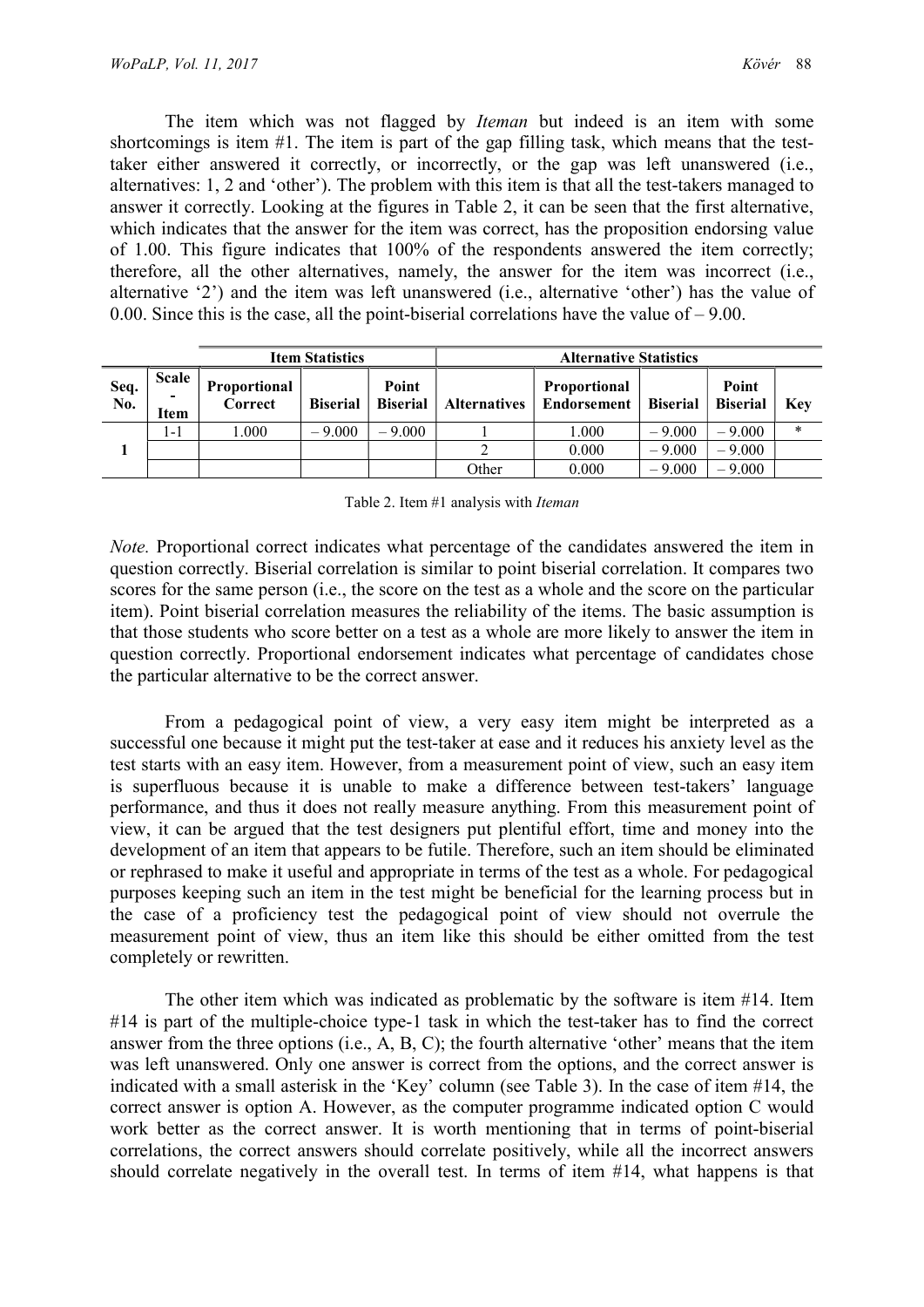option C reaches a higher positive point-biserial correlation with its value of 0.191 than option A whose point-biserial correlation value is 0.067.

|      |                                 |                       | <b>Item Statistics</b> |                 | <b>Alternative Statistics</b> |                    |                 |                 |            |  |
|------|---------------------------------|-----------------------|------------------------|-----------------|-------------------------------|--------------------|-----------------|-----------------|------------|--|
| Seq. | Scale                           | <b>Proportional</b>   |                        | Point           |                               | Proportional       |                 | Point           |            |  |
| No.  | -Item                           | Correct               | <b>Biserial</b>        | <b>Biserial</b> | <b>Alternatives</b>           | <b>Endorsement</b> | <b>Biserial</b> | <b>Biserial</b> | <b>Kev</b> |  |
| 14   | 1-14                            | 0.653                 | 0.086                  | 0.067           | А                             | 0.653              | 0.086           | 0.067           | ∗          |  |
|      |                                 | <b>CHECK THE KEY:</b> |                        |                 |                               | 0.286              | $-0.228$        | $-0.171$        |            |  |
|      |                                 |                       |                        |                 |                               | 0.061              | 0.378           | 0.191           | $\Omega$   |  |
|      | A was specified, C works better |                       |                        |                 | Other                         | 0.000              | $-9.000$        | $-9.000$        |            |  |

Table 3. Item #14 analysis with Iteman

The interpretation of data for item #14 is as follows: more of those who scored high on the overall test went for option C than those who scored low. In other words, those test-takers whose listening comprehension ability was higher on the basis of the whole test chose the incorrect answer C instead of the correct answer A. This indicates that the item is faulty because it does not manage to discriminate well enough between test-takers with high ability and those with lower ability (Fulcher & Davidson, 2007). As a result, the item should be either rewritten or eliminated and a completely new item needs to be written instead.

#### 4.2 Many-Facet Rasch Measurement analysis

Besides classical item analysis, Many-Facet Rasch Measurement (MFRM) analysis was also applied for the investigation of data obtained in the pre-testing phase. With the Facets software (Linacre, 2014), a more insightful analysis could be reached in terms of the interpretation of the data as the software examines them by investigating the person's ability, the difficulty of the item, and other variables, which in this case was the item format.

Regarding the Facets analysis, the separation reliabilities are always worth investigating because they offer useful information in terms of the variance coming from different variables (Linacre, 2013). One of the variables in *TBLE Test No. 1* is the test-takers themselves. According to the separation reliability value of 0.73 the software was able to establish the difference between the candidates, which means that a large amount of variance comes from the test-takers' responses and is not due to some other facets and measurement errors affecting the measurement. Separation reliability is a correlation coefficient. This statistical abstraction is similar to Cronbach's alpha. The separation indicates how well the items can separate the people answering those items. The higher this value is, the more precise the measurement (Wright & Masters, 1982).

The variance coming from the test-takers' responses is also valuable because the testtakers are not in a disjoint subset in the data analysis. Subset connectedness means that the measurement is unambiguous and there are no such variables that would confuse the estimations by belonging to two different subsets. For instance, the software "[…] does not know how to split 'ability' between 'John Student' and 'Male gender' [if the two variables are overlapping]" (Linacre, 2013, p.319).

### 4.3 Empirical validation with MFRM

In order to answer the second research question about the process of empirical validation, one has to apply the following iterative logical steps, which will result in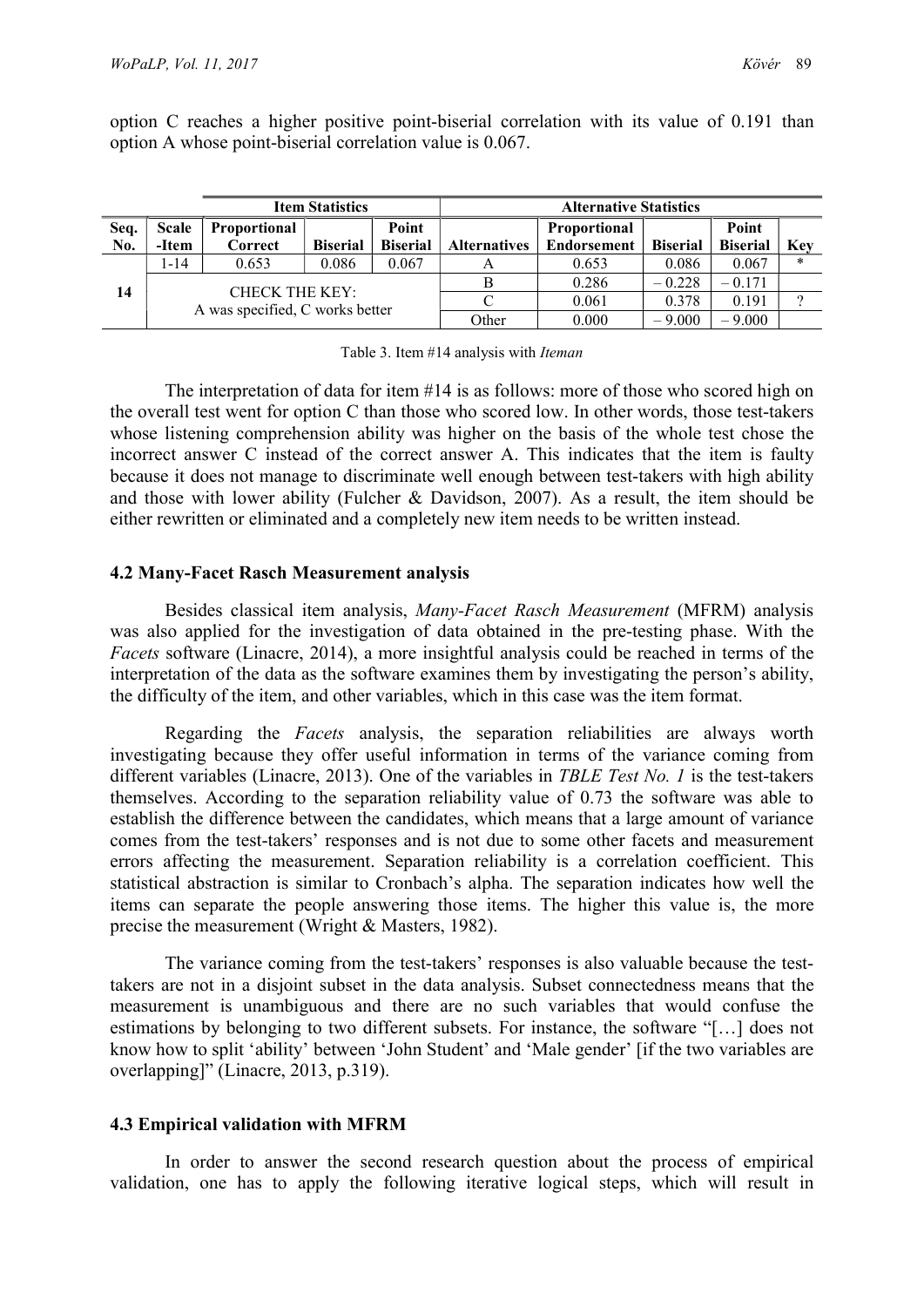artificially connecting the dataset. First, one has to remove the so called 'misfitting' testtakers from the dataset, who are labelled so because their responses are inconsistent to a certain degree compared to the dataset as a whole. Removing the misfitting (i.e., outlier) test takers is important because the aim of the present study was to ensure that the piloted test measures listening comprehension accurately. Therefore, by conducting the statistical analyses, one would like to arrive at generalizable results and the outlier cases have to be treated as noise and have to be eliminated from the dataset. Removing problematic test-takers from the dataset is not an issue if the dataset is large enough (i.e., one needs at least 30 testtakers) because, for example, if one has to remove 8 test-takers from a sample consisting of 100 test-takers, the dataset will still be large enough to work with. After all the misfitting testtakers have been removed, one can investigate which items are indeed problematic (i.e., misfitting) in nature. This step is important because some of the items might be flagged by the software because of the misfitting test-takers.

If the items are still problematic with only the fitting test-takers then most probably they are the items that distort the variance coming from test-takers' responses. Then, one has to remove the misfitting items and at the same time re-insert those test-takers into the dataset who have been marked as misfitting in the first run of the analysis. This phase is just as essential in the process because it might be the case that some test-takers have been misjudged and they have been flagged as misfitting test-takers only because of the misfitting items. These iterative cycles should be completed during the analyses of the dataset until all the items are fitting with those test-takers who are fitting as well.

With these steps one is able to artificially connect the dataset, which is essentially the empirical validation of the test scores, and this is how one is able to apply it with MFRM. Using this method is one way to fulfil Kane's (2004) validation requirements. Applying the same procrustean solution as described above, the items and test-takers were also artificially connected in case of the dataset belonging to TBLE Test No. 1. In this way test performance can be improved positively; namely, with the exclusion of misfitting elements, the Cronbach's alpha values could be increased.

#### 4.3.1 Misfitting test-takers

The values in Table 4 belong to the misfitting test-takers after several runs of the analysis. Test-takers' values are marked as misfitting because their values are above the accepted value. Anything above this value (i.e.,  $y \le x$ ) is considered to be misfitting. Besides the values of infit (i.e., inlier-sensitive fit) and those of outfit (i.e., outlier-sensitive fit) statistics, the negative discrimination indices were also taken into consideration in the analysis, and test-takers being problematic statistically in at least one of these categories could be removed from the dataset. Altogether six test-takers needed to be neutralised in the dataset.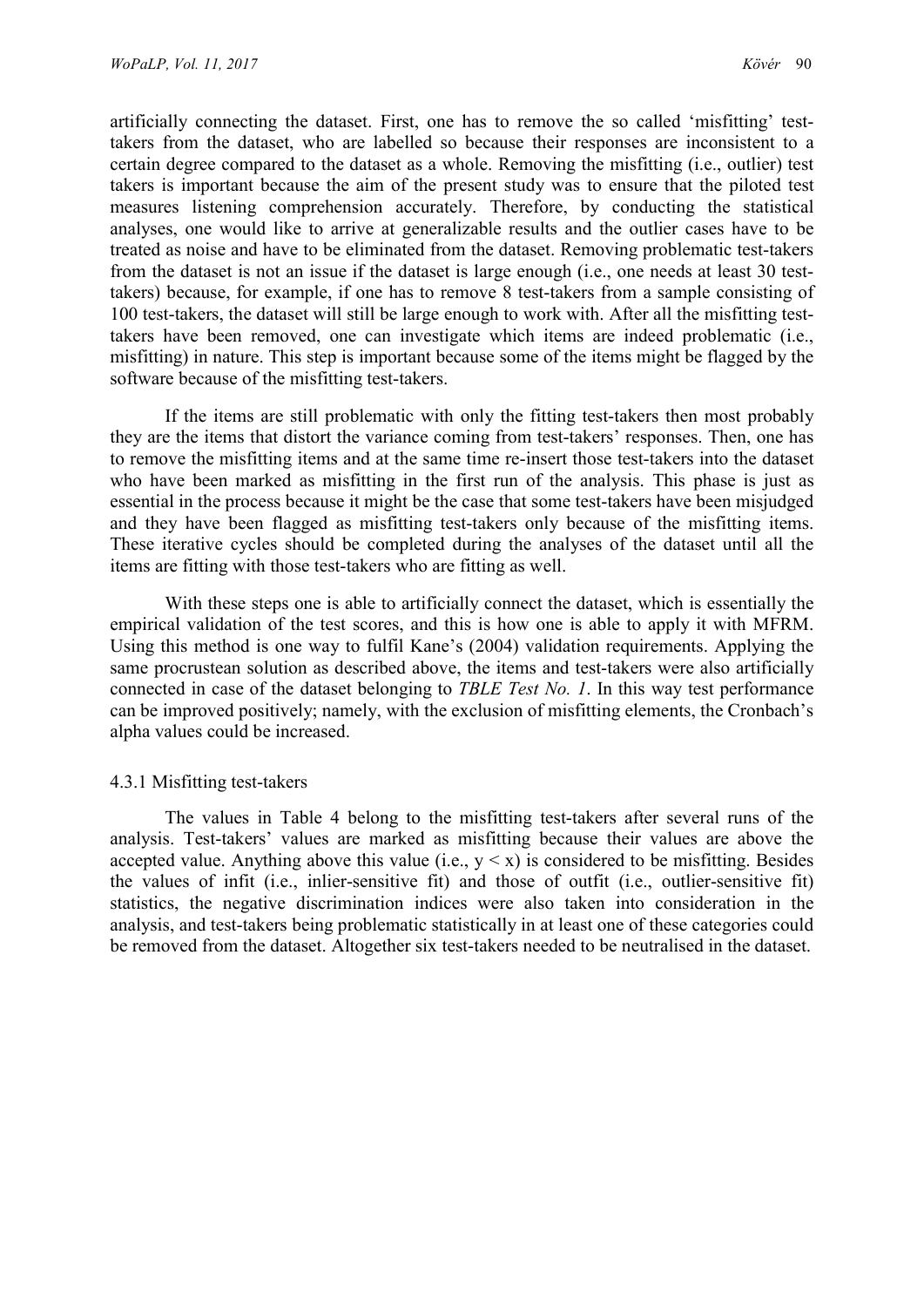|                           | <b>Infit MS</b> | Infit $Z$ | <b>Outfit MS</b> | Outfit Z | <b>Discrimination</b> | <b>Test-takers</b> |
|---------------------------|-----------------|-----------|------------------|----------|-----------------------|--------------------|
|                           | 1.28            | 1.63      | 3.39             | 3.23     | $-0.13$               | N <sub>059</sub>   |
|                           | 1.37            | 1.24      | 2.84             | 2.73     | 0.38                  | <b>O008</b>        |
|                           | 1.77            | 1.9       | 3.08             | 2.25     | 0.2                   | O097               |
|                           | 1.32            | 1.44      | 2.13             | 2.22     | 0.28                  | N <sub>068</sub>   |
|                           | 1.28            | 1.09      | 1.96             | 1.99     | 0.38                  | <b>O080</b>        |
|                           | 1.52            | 2.26      | 1.64             | 1.59     | $-0.07$               | N <sub>058</sub>   |
| y < x<br>$(x=SD.*2+Mean)$ | y < 1.47        | v < 1.8   | y < 2.06         | y < 1.9  |                       |                    |
| Mean                      | 0.99            | 0.0       | 1.00             | 0.1      |                       |                    |
| S.D.                      | 0.24            | 0.9       | 0.53             | 0.9      |                       |                    |

Table 4. Misfitting test-takers – Problematic values are marked in light grey.

#### 4.3.2 Misfitting items

Item #1 and item #14 demonstrated some problems in the context of the TBLE test. The same method for the validation of items was applied as for the validation of test-takers. However, it is worth mentioning that the test only contained 30 items, that is, a relatively small number of items. The Cronbach's alpha value might be increased by the elimination of misfitting items, but neutralising too many misfitting items would result in the decrease of Cronbach's alpha value because there would not be enough items for the software to be able to make the estimations. The more items there are in the test, the more freedom one has to eliminate misfitting items. After several runs of the analysis two other items were eliminated from the dataset alongside item  $#1$  and item  $#14$ . These items were item  $#10$  and  $#21$  (see Table 5). Therefore, altogether four items were neutralised in the dataset.

|                           | <b>Infit MS</b> | Infit Z | <b>Outfit MS</b> | Outfit Z | <b>Point Biserial</b> | <b>Items</b> |
|---------------------------|-----------------|---------|------------------|----------|-----------------------|--------------|
|                           | 1.34            | 3.42    | 1.49             | 3.19     | $-0.02$               | #10          |
|                           | 1.31            | 3.04    | 1.45             | 2.7      | $-0.02$               | #21          |
| y < x<br>$(x=SD.*2+Mean)$ | y < 1.3         | y < 2.7 | y < 1.65         | y < 2.7  |                       |              |
| Mean                      | 0.98            | $-0.1$  | 0.99             | $-0.1$   |                       |              |
| S.D.                      | 0.16            | 1.4     | 0.33             | 1.4      |                       |              |

Table 5. Misfitting items – Problematic values are marked in light grey.

By removing six misfitting test-takers and four misfitting items, a higher degree of separation reliability has been reached in terms of test-takers, namely, a value of .98. These steps of the empirical validation are essential to answer the questions regarding the construct validity of the test (Messick, 1995). Furthermore, they are also helpful in preparing for questions by the devil's advocate, the rival interpretations (Kane, 2004) of the same test scores.

# 5 Limitations and further research

The limitation of the study is primarily concerned with the lack of anchoring between the four TBLE tests (Dávid et al., 2016). One way of anchoring the four tests would be to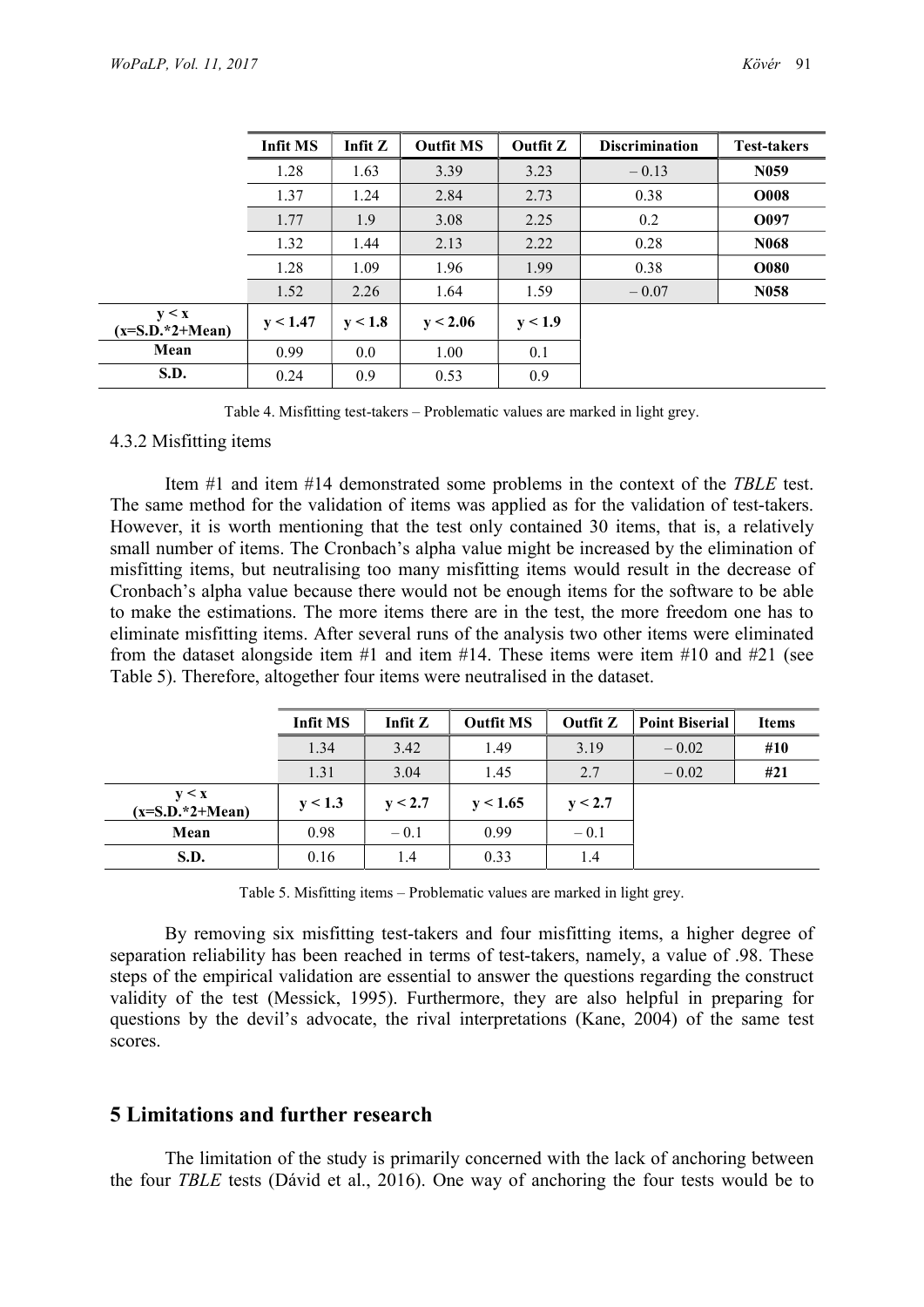connect them by using the items of a particular task and putting them into another test. For instance, the current Task 2 of Test #1 would become the new Task 2 of Test #2 while the current Task 2 of Test  $\#2$  would become the new Task 2 of Test  $\#3$  and the same logic would also be applied for the anchoring of Test #3 and Test #4. In case of Test #4, its current Task 2 would become the new Task 2 of Test #1. Therefore, a new complete circle would be established between one set of test items among the four tests by creating different versions of the TBLE test. By anchoring the different items of the test, Kane's (2004) second step of validation, namely, the generalization of observed score to test domain, would be completed. This would be a prerequisite for the formal linking of the TBLE tests (Dávid et al., 2016) to the CEFR.

Moreover, the empirical validation of TBLE Test No. 1 could have been supported with the response validity of test-takers' answers. It might be the case that the reasoning for the correct choice, for example, in the case of a multiple choice item is wrong. Still, the test-taker answers the item correctly. Statistical analyses are not able to provide such response validity evidence, thus verbal protocols (e.g., retrospective recalls) might be useful to reveal them. These verbal protocols would be useful in terms of identifying the possible reasons behind test-takers' responses as far as all the four *TBLE Tests* (Dávid et al., 2016) are concerned.

# 6 Conclusions

The present paper has attempted to find out whether the first practice test out of the four TBLE listening practice booklets (Dávid et al., 2016) measures teacher trainees' English language competence reliably and whether Many-facet Rasch Measurement is applicable to validate empirically the test scores of TBLE Test No. 1. As reliability is a necessary component for validity (Bachman, 1990), investigating the reliability of the first TBLE test was an important task to be done in the pre-testing phase.

The reliability of the test scores was improved through the empirical validation of the data, which is the first step of Kane's (2004) five validation steps. Empirical validation is, therefore, made possible by artificially connecting the dataset with MFRM analyses. By eliminating six misfitting test-takers and four misfitting items from the *TBLE Test No. 1* dataset, it became possible to measure university students' English language competence more accurately. These results demonstrate that applying MFRM for the empirical validation of test-scores might be beneficial not only for validating listening comprehension tests scores but also for validating other types of test scores, especially in large-scale testing.

Proofread for the use of English by: Christopher Ryan, Department of English Language Pedagogy, Eötvös Loránd University, Budapest.

# References

Assessment Systems Corporation (1988). Iteman (Version No. 3.00) [Computer software]. St. Paul, MN: MicroCAT Testing System. Retrieved November 23, 2016.

- Baker, D. (1989). Language testing: A critical survey and a practical guide. Sevenoaks, UK: Edward Arnold.
- Bachman, L. F. (1990). Fundamental considerations in language testing. Oxford, UK: Oxford University Press.

Bachman, L. F., & Palmer, A. S. (1982). The construct validation of some components of communicative language ability. TESOL Quarterly, 16(4), 449-465.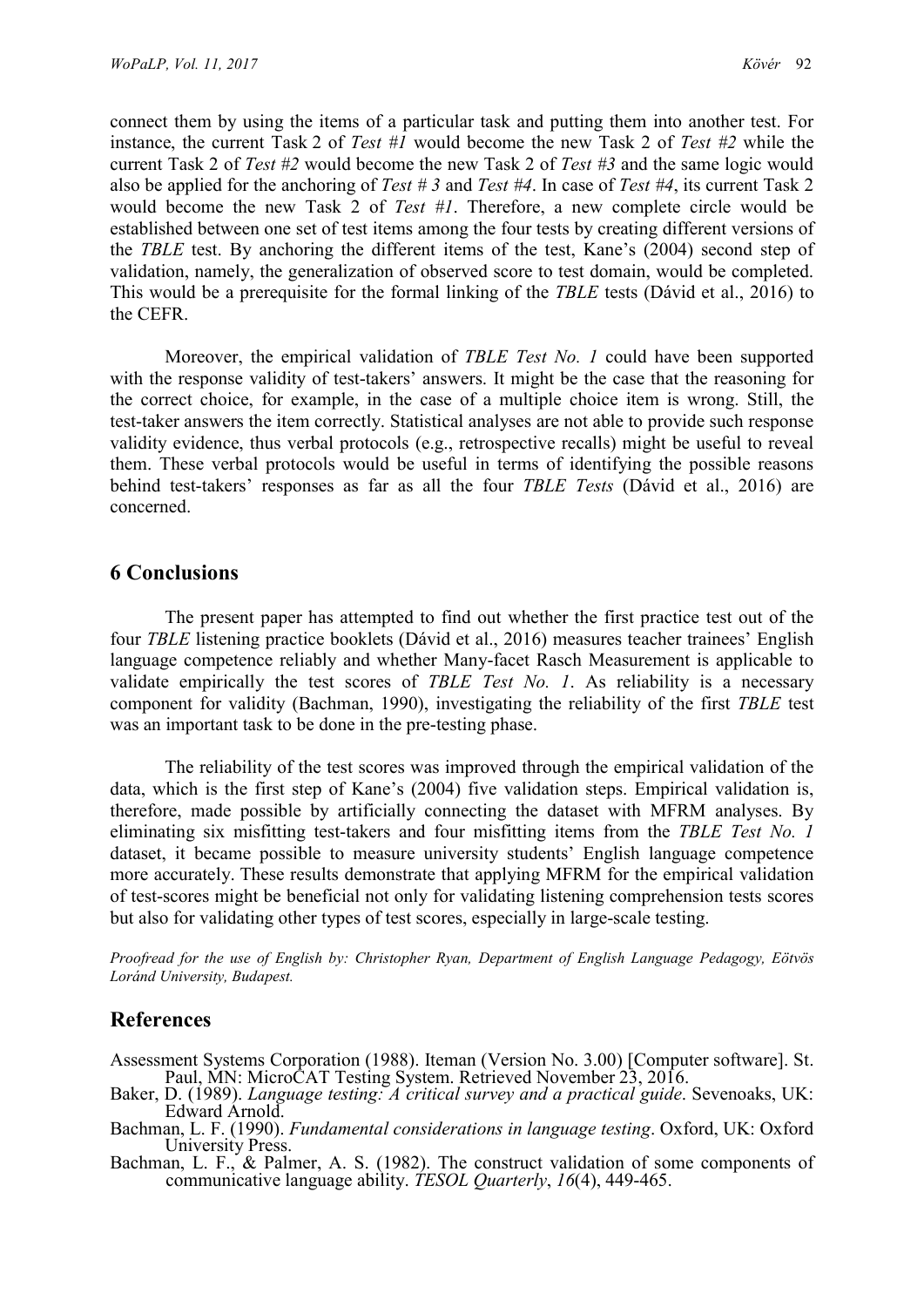- Bachman, L. F., & Palmer, A. S. (1996). Language testing in practice. Oxford, UK: Oxford University Press.
- Bond, T. G., & Fox, C. M. (2001). Applying the Rasch model: Fundamental measurement in the human sciences. Mahwah, NJ: Lawrence Erlbaum Associates.
- Buck, G. (2001). Assessing listening. Cambridge, UK: Cambridge University Press.
- Clark, H. H., & Clark, E. V.  $(1977)$ . Psychology and language: An introduction to psycholinguistics. New York, NY: Harcourt Brace Jovanovich.
- Council of Europe (2001). Common European Framework of Reference for Languages: Learning, teaching, assessment. Cambridge, UK: Cambridge University Press.
- Council of Europe (2003). Relating language examinations to the Common European Framework of Reference for Languages: Learning, teaching, assessment. Manual. Preliminary Pilot Version. Strasbourg, France: The Council of Europe.
- Chafe, W. (1985). Linguistic differences produced by differences between speaking and writing. In D. Olson, N. Torrance, & A. Hildyard (Eds.), Literacy, language and learning (pp.105-123). Cambridge, UK: Cambridge University Press.
- Cortazzi, M., & Jin, L. (1996). Cultures of learning: Language classrooms in China. In H. Coleman, (Ed.), Society and the classroom (pp.169-205). Cambridge, UK: Cambridge University Press.
- Dávid, G. (2016). Test-based listening exercises for the MA Language Development for Teachers' courses (Unpublished test development agenda description). Eötvös Loránd University, Budapest, Hungary.
- Dávid, G., Király, Zs., Kövér, Á., Mák, É., & Matuz, B. (2016). Test-based listening exercises for the MA Language Development for Teachers' courses. Budapest, HU: Eötvös Loránd Tudományegyetem.
- Demyankov, V. Z. (1983). Understanding as an interpreting activity. Voprosy Yazykoznaniya, 32, 58-67.
- Dunkel, P., Henning, G., & Chaudron, C. (1993). The assessment of an L2 listening comprehension construct: A tentative model for test specification and development. Modern Language Journal, 77(2), 180-191.
- Dusek, J. B. (1980). The development of test anxiety in children. In I. G. Sarason (Ed.), Test anxiety: Theory, research and applications (pp.87-110). Hillsdale, NJ: Erlbaum.
- Fulcher, G., & Davidson, F. (2007). Language testing and assessment: An advanced resource book. London, UK: Routledge.
- Hughes, A. (2003). Testing for language teachers. Cambridge, UK: Cambridge University Press.
- Hymes, D. H. (1972). On communicative competence. In J. B. Pride, & J. Holmes (Eds.), Sociolinguistics: Selected readings (pp.269-293). Harmondsworth, UK: Penguin.
- Kane, M. (2004). Certification testing as an illustration of argument-based validation. Measurement: Interdisciplinary Research and Perspectives, 2, 135-170.
- Linacre, J. M. (2013). A user's guide to Facets: Rasch-model computer programmes. [Software manual]. Chicago, IL: Winsteps.com. Retrieved November 25, 2017 from http://www.winsteps.com/a/Facets-ManualPDF.zip
- Linacre, J. M. (2014). Facets (Many-Facet Rasch Measurement) (Version No. 3.71.4) [Computer software]. Beaverton, OR: Winsteps.com. Retrieved November 23, 2016.
- McNamara, T. (1996). *Measuring second language performance*. Harlow, UK: Longman.
- Messick, S. (1989). Validity. In R. L. Linn (Ed.), *Educational measurement* (pp.13-103). New York, NY:American Council on Education/Macmillan.
- Messick, S. (1995). Validity of psychological assessment. American Psychologist, 50(9), 741- 749.
- Mills, N. (2014). Self-efficacy in second language acquisition. In S. Mercer, & M. Williams (Eds.), Multiple perspectives on the self in SLA (pp.6-22). Bristol, UK: Multilingual Matters.
- Richards, J. (1983). Listening comprehension: Approach, design, procedure. TESOL Quarterly, 17(2), 219-240.
- Rost, M. (1990). Listening in language learning. New York, NY: Longman.
- Ryan, S., & Mercer, S. (2012). Implicit theories: Language learning mindsets. In S. Mercer, S. Ryan, & M. Williams (Eds.), *Psychology for language learning: Insights from* research, theory and practice (pp.74-89). Houndmills, UK: Palgrave Macmillan.
- Widdowson, H. G. (1983). Learning purpose and language use. Oxford, UK: Oxford
- University Press. Wright, B. D., & Masters, G. N. (1982). Rating scale analysis: Rasch measurement. Chicago, IL: MESA Press.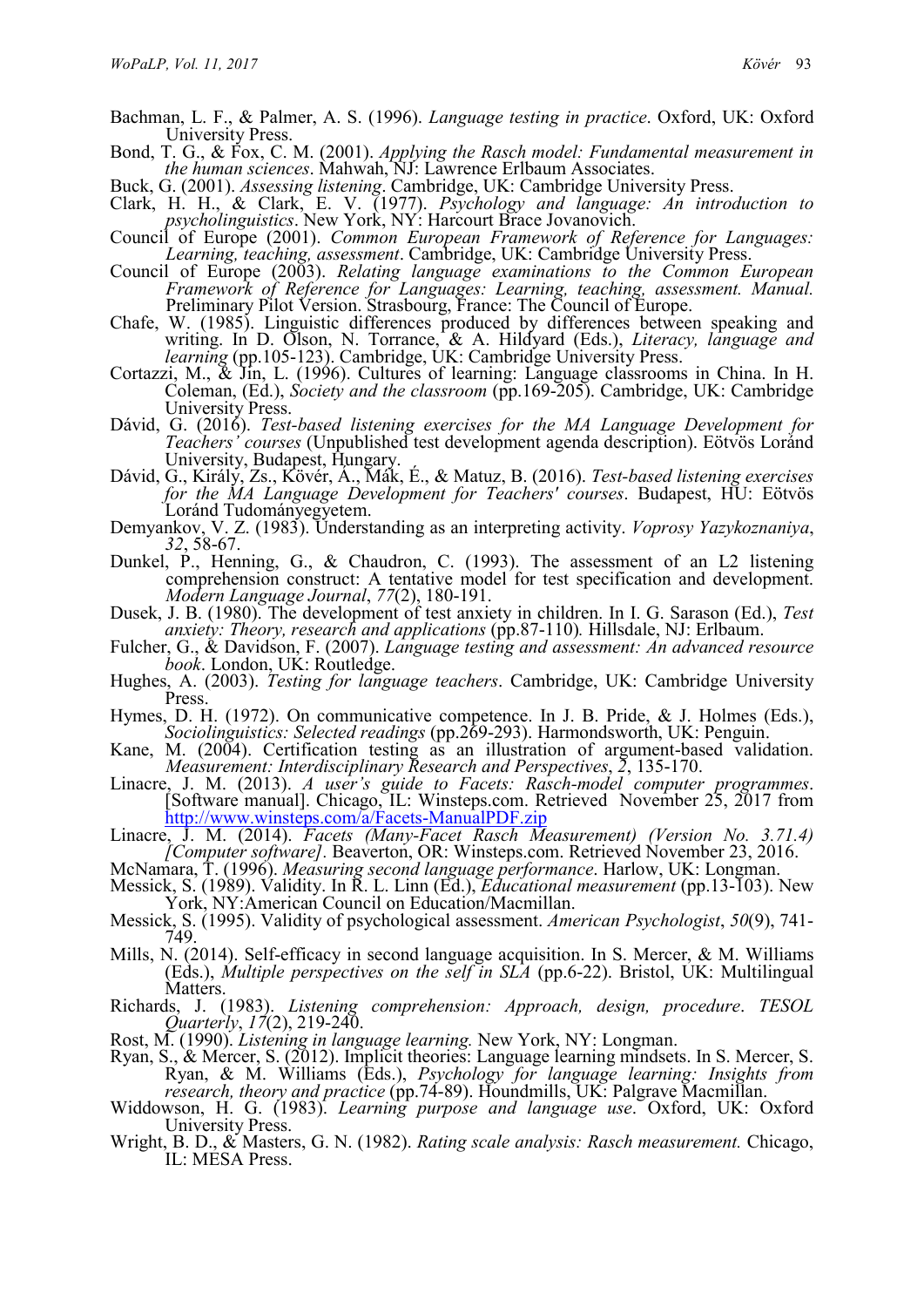# APPENDIX A

#### TASK 1

#### Sample test task from TBLE Test No.1

In this section, you will hear a short lecture about Nietzsche's concept of the superman.

- Your task will be to complete the sentences with two words in each sentence. Please use the exact words that you hear in the recording.
- First, you will have some time to study the task, and then we will play the whole recording in one piece.
- Then, you will hear the recording again, but this time we will play the text in shorter sections to give you enough time to write down your answers.



- The concept of the superman is an idea................in .... ....philosophy....................... .
- 1. Superman, the action hero is usually described as a man of supernatural physical strength, who is faster than a speeding bullet, .......................... ................................. than a locomotive, and also able to take giant leaps.
- 2. Nietzsche, however, is interested in .............................. ........................................, arguing that it is in some non-physical respects that we are obviously far superior to our ancestors.
- 3. Nietzsche wasn't interested in intellectual qualities such as man's .......................................... ......................................... brain power; instead he asked a very simple question: "What would we be actually like?"
- 4. His philosophical strategy was to identify the person he ...................... .......................... and then analyse this person's qualities.
- 5. Nietzsche concluded that supermen are going to have some wonderful and sometimes unexpected characteristics, for example they'll be very ............................................ ..........................................., and they'll be gentle towards the weak.
- 6. On the other hand, supermen will have some less endearing features e.g. they will ……………….......................... ........................................... as a necessary component of life.
- 7. Nietzsche believed that supermen will also be interested in the ............................................... ........................................... of culture in order to raise the mentality of society.
- 8. Nietzsche thought that people would be shocked by his unexpected list of qualities but he also believed greatness meant being interested in the .................................................. of ............................................. through culture.

### That is the end of TASK 1.